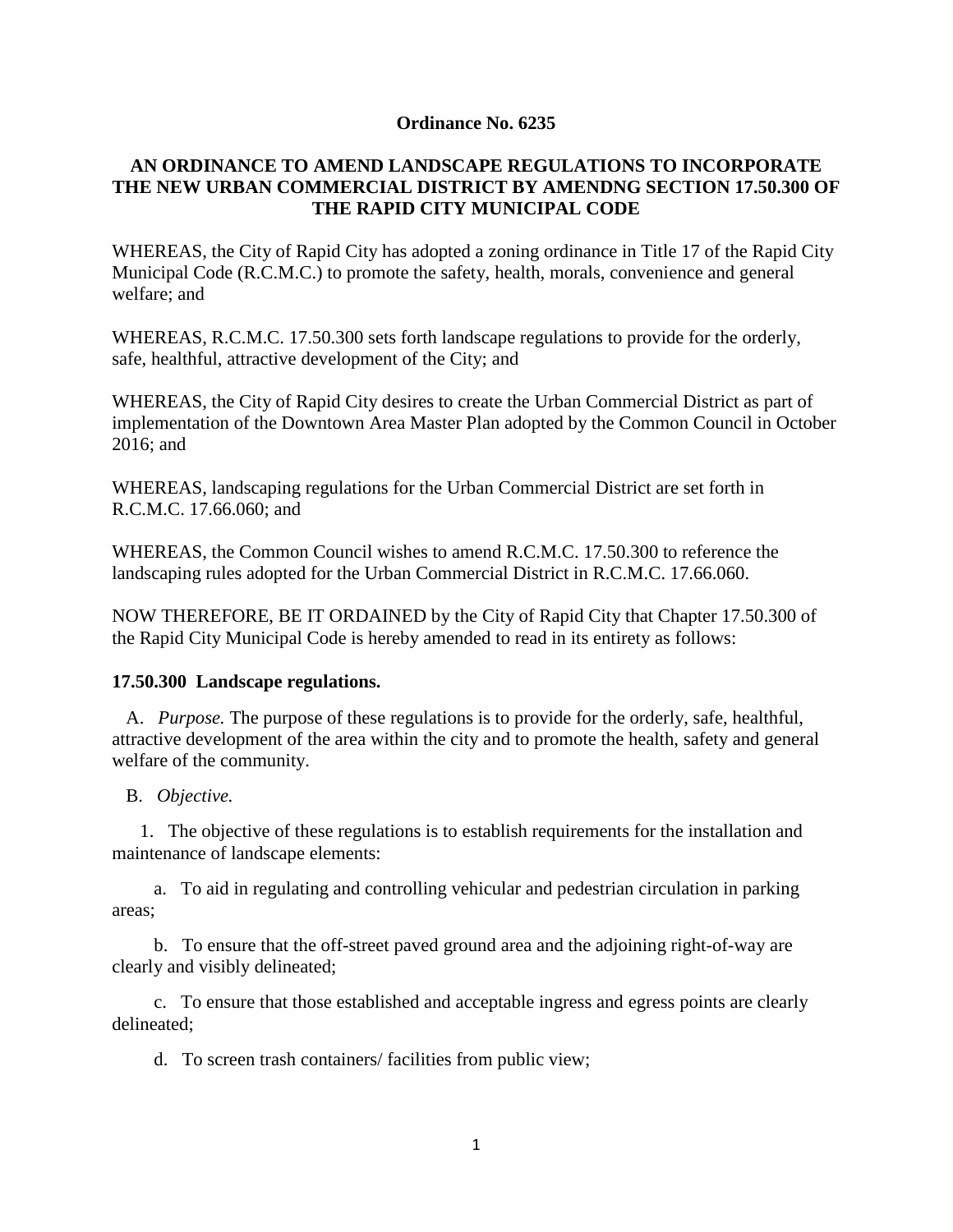e. To enhance the environmental and aesthetic conditions which exist in the Black Hills area;

- f. To protect and conserve the value of property;
- g. To reduce the amount of stormwater runoff from paved areas;
- h. To reduce the level of carbon dioxide and return pure oxygen to the air;
- i. To reduce heat and noise, wind and air turbulence, and the glare of automobile lights;
- j. To reduce glare of sunlight from parking lot pavements; and
- k. To use irrigation waters in an efficient manner.

 2. See general requirements, subsection F. of this section, to determine minimum specifications for all plant material for which credit will be given in complying with the requirements of these regulations.

C. *Definitions.*

 1. *ACCESSWAY.* A paved area intended to provide ingress and egress of vehicular traffic from a public right-of-way to an off-street parking area or loading area.

2. *GBERM*. A mound of dirt used for screening or landscaping purposes which is planted with low-lying shrubs or groundcover so as to prevent erosion.

 3. *BUFFER.* A visual screen, composed of masonry, wood or plantings, or a combination thereof, which will be a minimum of 80% opaque.

 4. *DEVELOPED AREA.* That portion of a plot or parcel upon which a building, structure, pavement or other improvements have been placed which does not meet the definition of "undeveloped area."

5. *FRONTAGE.* Lineal distance measured along each street right-of-way.

 6. *GROUNDCOVER.* Low-growing plants planted in such a manner as to form a continuous cover over the ground.

 7. *LANDSCAPE DEVELOPMENT.* Trees, shrubs, groundcover, vines, grasses or earthen berms installed in planting areas for the purpose of fulfilling the requirements of these regulations. (This shall not include rock nor artificial plant materials.)

 8. *PAVED GROUND SURFACE AREA.* Any paved ground surface area (excepting public right-of-way) used for the purpose of driving, parking, storing or displaying of vehicles, boats, trailers and mobile homes, including new and used care lots and other open lot uses.

 9. *PLANTING AREA.* Any area designed for landscape planting having a minimum of 25 square feet of actual plantable area.

 10. *RECONSTRUCTION.* Rehabilitation or replacement of a structure or structures on property which either have been damaged, altered or removed.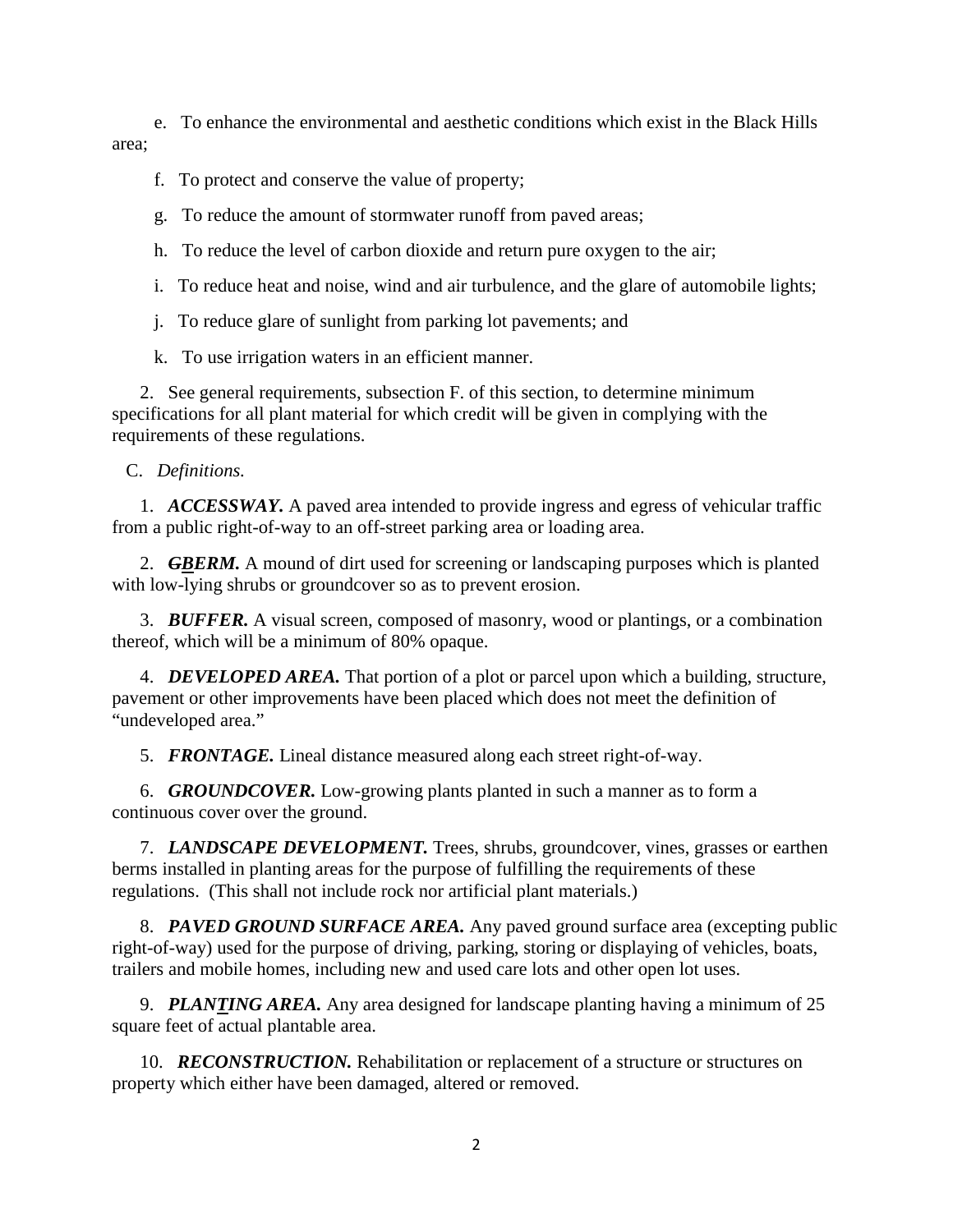11. *SHRUB.* A woody plant that usually remains low (minimum two feet in height) and produces shoots or trunks from the base. It is not usually treelike nor single stemmed.

12. *SPREAD.* The diameter of tree foliage measured at the broadest point of the tree.

 13. *TREE.* Any self-supporting woody plant which usually produces 1 main trunk and which normally grows to a minimum of 15 feet in height.

 14. *UNDEVELOPED AREA.* That portion of a plot or parcel not occupied by a building, structure, pavement or other improvements and which spans the entire length or width of the property and which is at least 75 feet deep. All undeveloped areas must have a sufficient cover of hardy native plant materials or grass.

 15. *XERISCAPING.* The planting and maintenance of materials which are appropriate for the local conditions requiring little or no irrigation or maintenance.

 D. *Areas where landscaping is required.* Landscaping is required in all industrial, commercial and multiple-family zoning districts; however, landscaping is not required for single-family homes located within multifamily zoning districts. Landscaping is not required in general agricultural, park forest, mobile home residential, low density residential I and low density residential II districts. Landscaping in the Urban Commercial District is required pursuant to Section 17.66.060. The provisions of subsection E. of this section shall be followed in determining the amount of landscaping required.

E. *Required landscape installation.*

1. *Landscape requirements.*

 a. A minimum of 50% of the required landscaping shall be located in the parking lot or within 20 feet of the parking lot for all zoning districts except light industrial and heavy industrial. A maximum of 25% of the required landscaping may be within the public right-ofway. Arterial or collector street right-of-way landscaping shall be limited to shrubs, ground cover or turf. This section does not apply to the Urban Commercial District.

 b. All required landscaping shall comply with the intent and purpose of these regulations and § 12.40.010.

 c. Planter islands shall be provided at a ratio of 1 such area for every 50 parking spaces. Each parking space shall be not less than 120 feet from the perimeter of the parking lot or a planter island. Each island planter shall contain a minimum of 100 square feet, and provide a minimum of for 1 tree with shrubs, groundcover and/or mulch covering at the base.

2. *Determining required amount of landscape material.*

 a. *Point system.* The amount of material shall be based on a point system. The square footage of the developed portion of the lot not covered by a building shall equal the required number of points (unless exempted under subsection b. below.)

 b. *Calculation.* If calculation of the required landscape points in accordance with this section results in a total point requirement of 50,000 or more, and at least 25% of the total perimeter of the developed portion of the property abuts or is within 75 feet of a public roadway,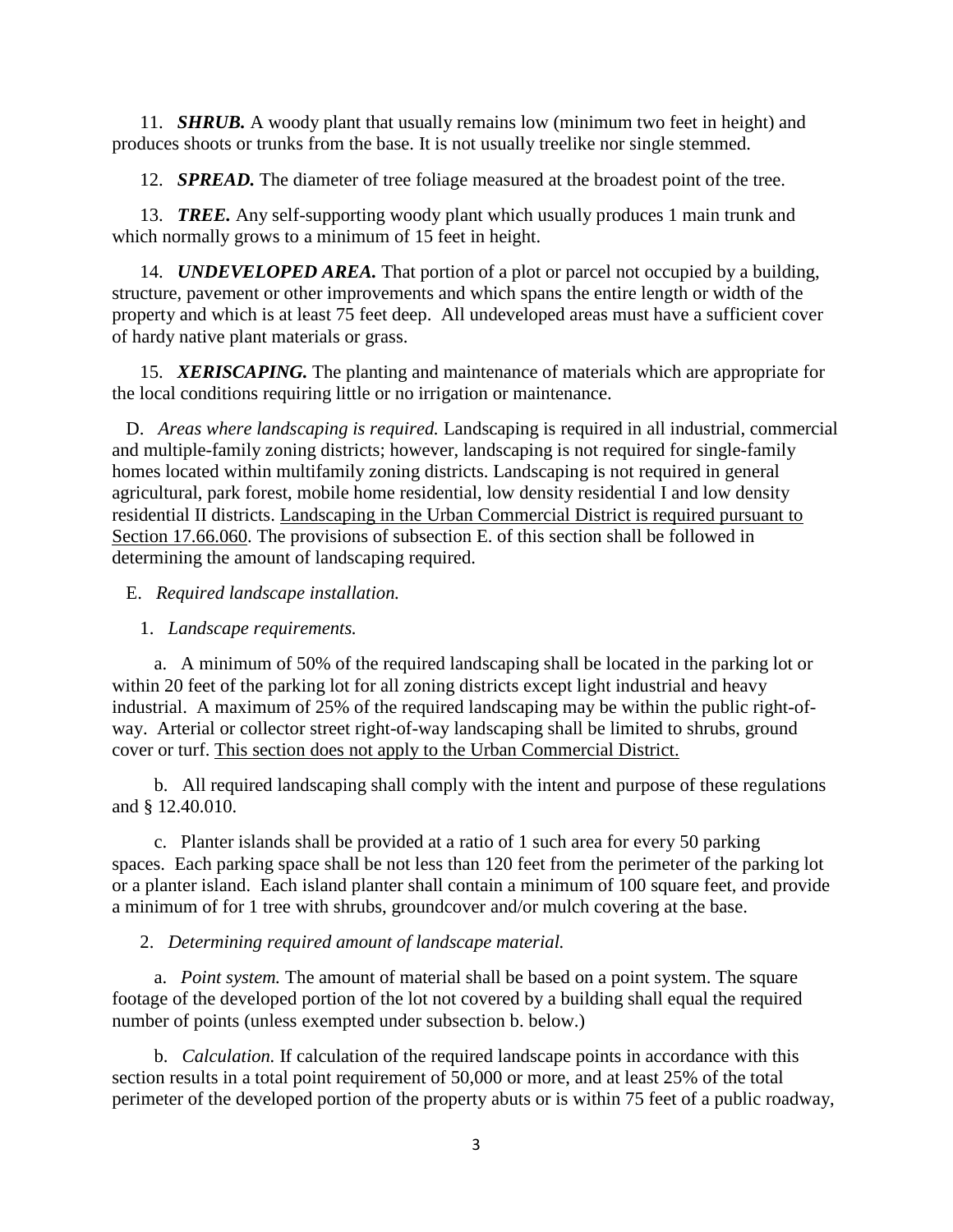and the property is located in an industrial zoning district, the property qualifies for either of the following 2 options:

i. *Option no. 1.* Irrigated Landscape Design.

 a. A lateral zone of evenly spaced vegetation resulting in a 70% buffer (as measured at mature plant spread) shall be required along property lines which are within 75 feet of rights-ofway and residential zoning districts. All vegetation must be planted within 25 feet of the lot line or within 25 feet of easements which are adjoining to the lot line.

 b. A minimum of 25% of lineal feet of the vegetation must be medium trees or larger. Medium trees must have at least a 25-foot mature spread.

 c. A drip irrigation system with an automated controller is required to irrigate all woody landscape material where either gravel or native grass is to be located around the vegetation.

 d. The use of a water-saving sprinkler system with an automated controller is required where turf grass is to be planted around the vegetation buffer.

ii. *Option no. 2.* Nonirrigated Landscape Design.

 a. A lateral zone of evenly spaced vegetation resulting in a 100% buffer (as measured at mature plant spread) shall be required along property lines within 75 feet of rights-of-way and residential zoning districts. All vegetation must be planted within 25 feet of the lot line or within 25 feet of easements adjoining to the lot line.

 b. A minimum of 25% of lineal feet of the vegetation must be medium trees or larger. Medium trees must have at least a 25-foot mature spread.

 c. *Point values.* Trees and shrubs contribute greatly to the quality of the community's environment through carbon dioxide absorption and oxygen generation, air purification by precipitation of dust particles, reduction of heat by transpiration and aesthetic qualities. The extent of the preceding positive contributions are a function of the size of the tree rather than the size of the planting area in which the tree is planted. Because of the contributions made by trees and shrubs, to the objectives of these regulations, points shall be given in accord with the schedule which follows.

|                    | <b>LANDSCAPE MATERIAL POINTS TABLE</b>                                                                        |                 |
|--------------------|---------------------------------------------------------------------------------------------------------------|-----------------|
| <b>Large Trees</b> | A minimum mature spread of 45 feet. Also, evergreen trees which<br>reach a mature height of at least 20 feet. | 2,000<br>points |
| Medium<br>Trees    | A minimum mature spread of 25 feet.                                                                           | 1,000<br>points |
| <b>Small Trees</b> | A minimum mature spread of 15 feet.                                                                           | 500<br>points   |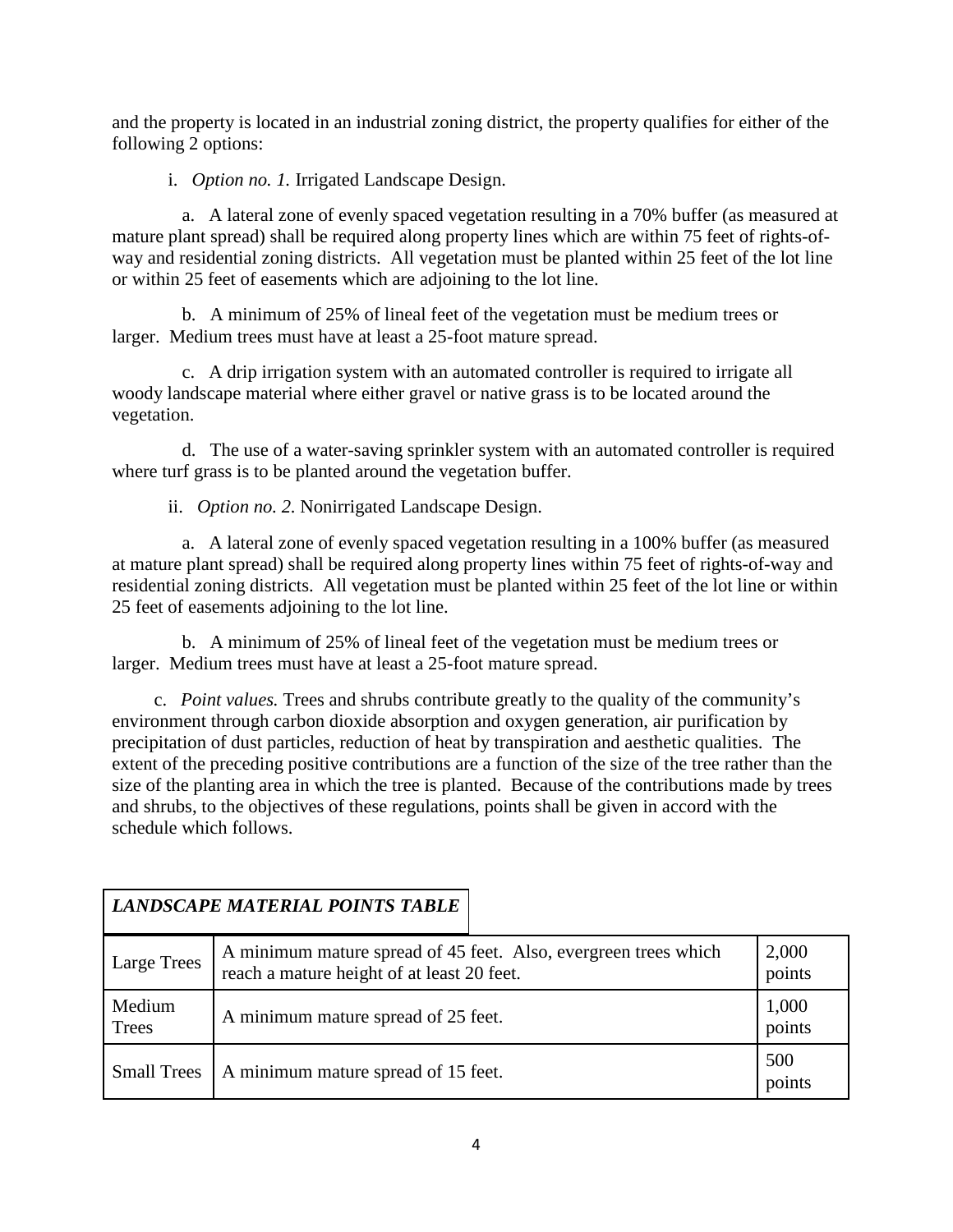| Opaque<br>Hedge                 | A lineal reach of 15 feet and height of 6 feet. | 500<br>points |  |
|---------------------------------|-------------------------------------------------|---------------|--|
| <b>Shrubs</b>                   | A minimum mature height of 2 feet.              | 250<br>points |  |
| LANDSCAPE MATERIAL POINTS TABLE |                                                 |               |  |
| Ground<br>Cover                 | One square yard.                                | 100<br>points |  |
| Grass                           | One square yard.                                | 10 points     |  |

## F. *Applicability new development areas.*

 1. *Applicability new development.* The requirements and standards for the installation and maintenance of landscape elements and site improvements as set forth herein shall apply to all developing commercial, industrial and multifamily areas within the city as per the zoning ordinance. All new development or construction which involves the creation of a building or a parking area or the paving of a parking area shall be in full compliance with the provisions of these regulations.

 2. *Existing development areas– nonconformance–compliance required.* All property with existing development on the effective date of these regulations which is not in compliance with the provisions of these regulations shall be considered nonconforming and allowed to continue until such time as a building permit is granted to enlarge by 20% or more a structure or parking lot on the property or increase the occupant load by 20% or more. Compliance with these regulations for existing development in the Urban Commercial District is required pursuant to 17.66.060. A plan showing existing and new development, and the existing and proposed landscaping shall be submitted in accordance with subsection G. of this section.

## G. *General requirements.*

 1. *Installation.* All landscaping shall be installed in a sound workmanship-like manner according to accepted good planting and xeriscaping procedures and according to the approved plan. If at the time of final inspection all the requirements of these regulations have not been completed in a satisfactory manner, a certificate of occupancy shall not be issued unless the builder or owner has provided a monetary security guarantee (see subsection J. of this section, security guarantee). All required landscaping shall be installed as per plans submitted.

 a. Trees used in parking lots shall be placed far enough back from the curb to accommodate the overhang of the automobile; otherwise, the front bumper of the car will hit the tree trunk.

 b. The parking lot shall be screened with shrubs or other barriers. This will reduce visual clutter caused by parked cars, and will make the building more attractive.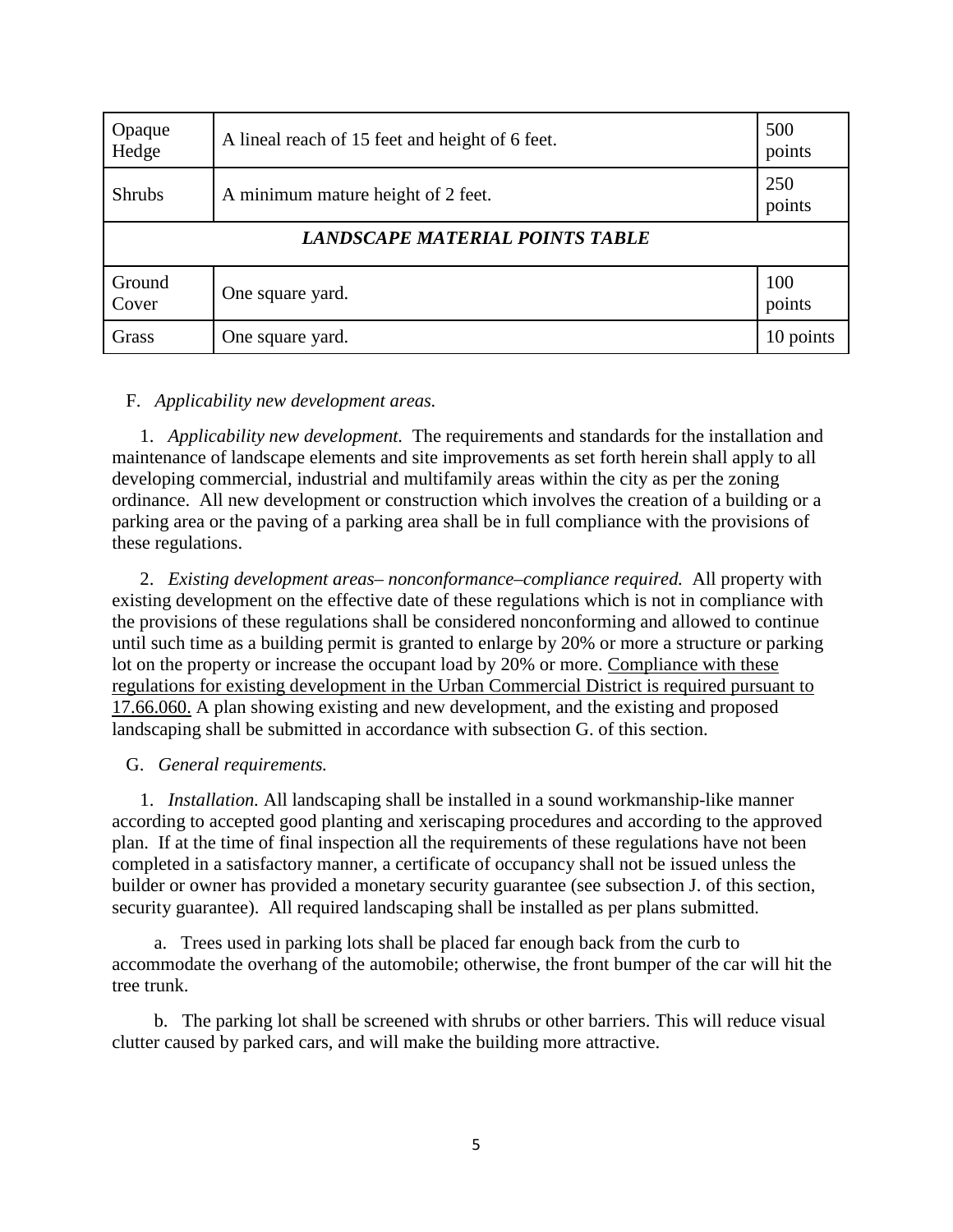c. When planters are used in parking lot interiors, a surface area shall be made available for aeration and water infiltration commensurate with the mature spread of the utilized tree types. This will help ensure that the tree remains healthy and vigorous.

 d. Interior parking lot trees shall be deciduous shade trees. These will grow larger, be hardier and provide greater aesthetic and environmental benefits in an interior parking lot situation. Conifers and ornamentals are of greatest value in providing fence foliage in perimeter and buffer areas.

 e. Fruit-bearing trees shall not be located where vehicular and pedestrian traffic exists. This will reduce the maintenance of these trees.

 f. Curb stops or some form of physical barrier shall be installed around plant material located within the parking lot. This will reduce the possibility of damage to the plant material. Stormwater runoff from the parking lot area may be collected and directed in such a manner as to provide a source of water for landscaping.

 g. Trees shall be located such that mature height and spread will not interfere with overhead power lines.

 h. Evergreen trees shall be avoided in areas where the mature trees will create hazardous interruption of views to oncoming traffic or where they will create hazardous snow drifting on the parking area or public right-of-way.

 i. The use of turf in and around landscaping materials is discouraged. The use of mulches or low water groundcovers can help retain moisture in the soil and reduce total water needs for the landscaped area.

 j. Irrigation systems shall be of a drip, bubble or a low trajectory nature to maximize efficiency in water usage.

 k. The plant types selected shall be suited to the conditions of the location to minimize maintenance and irrigation needs. A list of hardy native plant materials is available through the city's Planning Department.

 2. *Sight distance for landscaping.* Landscaping may not obstruct the required sight triangles as provided in § 17.50.335, except as follows: Trees may be allowed in the required site triangle if the tree is located more than 30 feet from the intersection of the curb lines and the trees shall have a minimum of 40-foot spacing between trees; provided that the canopy of the tree is ten feet or more above grade.

 3. *Maintenance.* The owner of the building or property shall be responsible for the maintenance of all landscape areas. The areas shall be maintained so as to present a healthy, neat and orderly appearance at all times and shall be kept free from refuse and debris. Maintenance shall include the replacement of all dead plant materials.

4. *Planting criteria.*

 a. *Trees (deciduous).* Planted for the required landscaping under this section shall be a minimum of 1½-inch caliper 12 inches above grade measured immediately after planting. Trees shall be of a species having an average mature spread of crown of greater than 15 feet.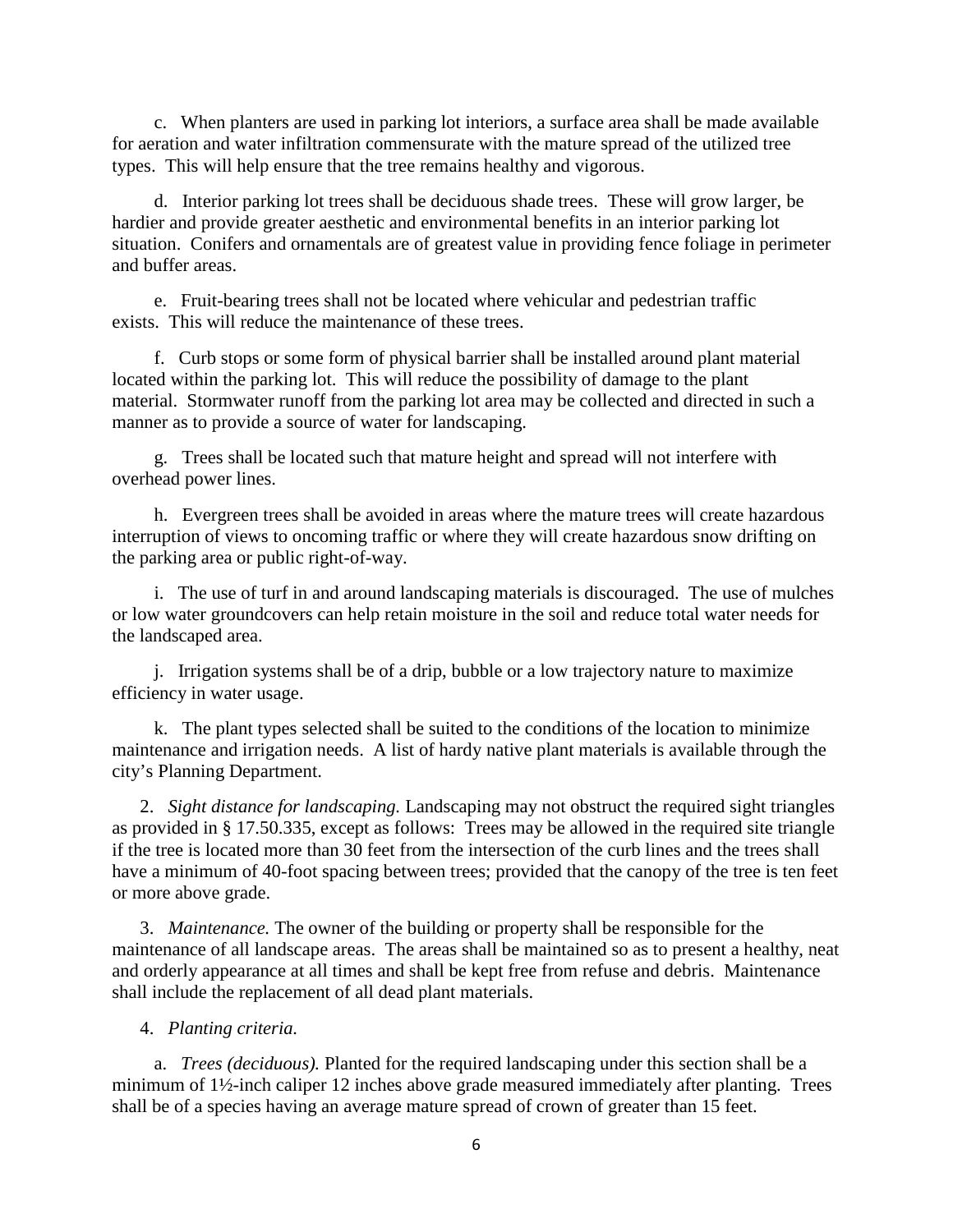b. *Trees (evergreen).* Trees shall be a minimum height of 4 feet.

 c. *Groundcovers.* Groundcovers other than grass shall be planted in such a manner as to present a finished appearance and reasonably complete coverage within 1 year after planting.

 d. *Shrubs.* Shrubs shall be a minimum of 1 foot in height when measured immediately after planting.

 e. *Lawn grass.* Grass areas shall be planted in species normally grown as permanent lawns in Rapid City. Native grasses may also be used.

 f. *Synthetic lawns or plants.* Synthetic or artificial lawns or plants shall not be used in lieu of plant requirements in this section.

#### H. *Plan approval.*

 1. *Preparation of plan.* It is recommended that the plan be prepared by a landscape architect, architect, landscaper or person of related profession.

 2. *Plans required.* Two copies of the plans showing proposed landscape development and maintenance procedures, including figures to show compliance with these regulations shall be submitted to the Building Inspection Department at the time a building permit is requested. The Building Inspection Department shall route the proposed plans to the Planning Department for their approval. The plans shall consist of:

 a. A plot plan drawn to scale normally of not less than 1 inch equals 30 feet including dimensions and distances and clearly delineating any existing and proposed landscape development. The plot plan shall also include drawings of the entire off-street parking area and the locations of the proposed building.

 b. In addition to indicating those areas to be landscaped, the plot plan shall indicate the types, locations and sizes of all landscaping materials to be used. The irrigation system shall be detailed showing the layout of the system, system components and water delivery specifics.

c. These plans must be approved prior to issuance of a building permit.

 I. *Exceptions.* The zoning board of adjustment shall have the power to grant variances in special cases where there are unusual and practical difficulties or unnecessary hardships created in meeting the requirements of these regulations. The guidelines to be used in determining whether a variance should be granted are as follows:

 1. That the hardships or difficulties of meeting the requirements of these regulations are peculiar to that property, and not general in character;

 2. Financial hardship due to meeting the requirements of these regulations is not sufficient to show unnecessary hardship, unless the financial difficulties amount to confiscation of property.

#### J. *Security guarantee.*

 1. If at the time of final inspection all the requirements of the landscape regulations are not completed in a satisfactory manner and approved by the Building Official or his or her designee,